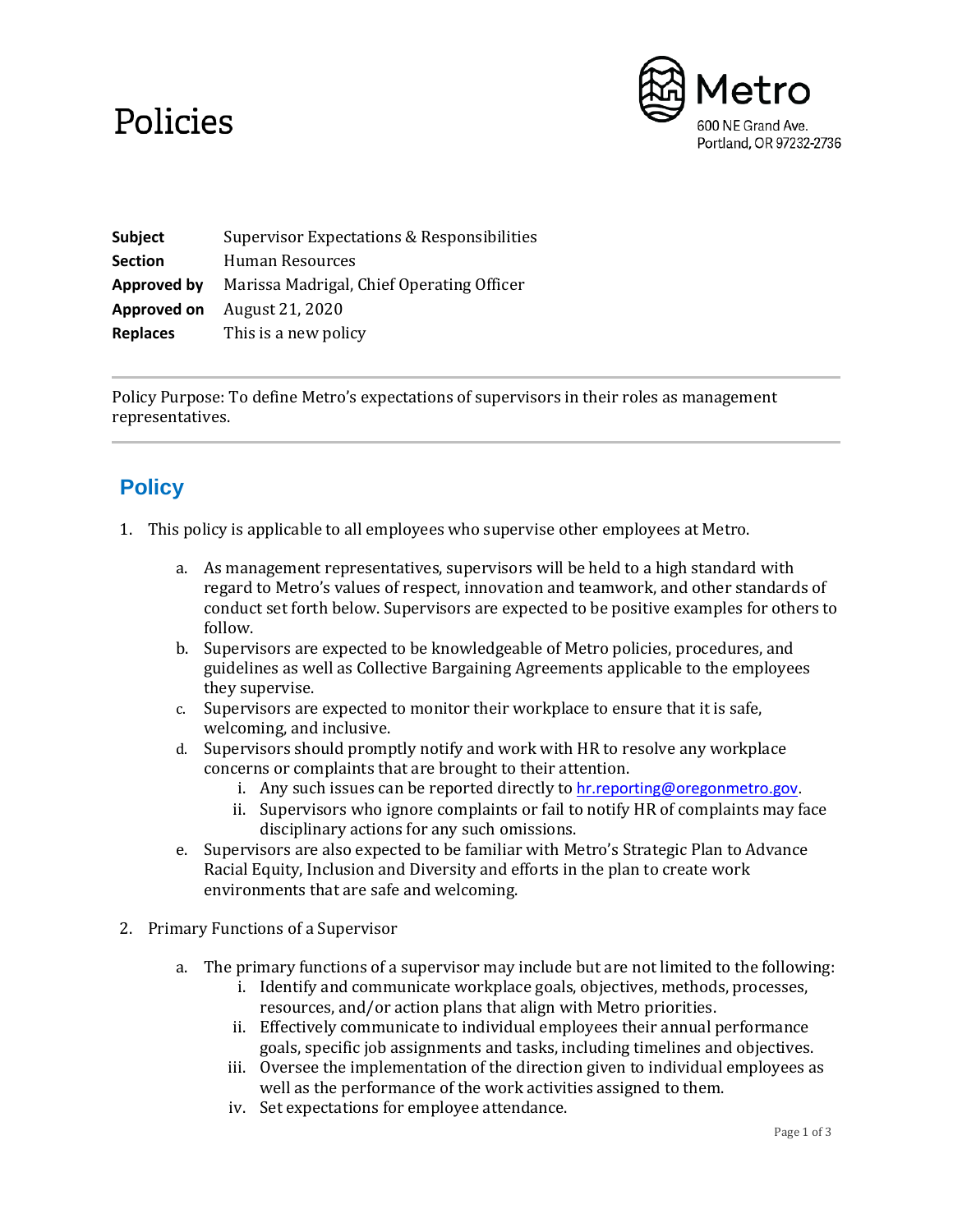- v. Timekeeping responsibilities include, but are not limited to:
	- 1. Ensuring the recorded time for each direct report is accurate and complete.
	- 2. Resolving any errors in timekeeping with employees (i.e. missed punches, meal break adjustments, correct job, etc.).
	- 3. Approving timecards by the required deadlines set by HR and Payroll. Timekeeping approvals document that the supervisor attests that the timekeeping records are accurate and complete.
	- 4. Maintain knowledge of the applicable bargaining agreements as they relate to timekeeping.
- vi. Recognize and find ways to celebrate employee and work group successes.
- vii. Be adaptive, listen to and seriously consider employee suggestions and recommendations, implementing changes when feasible.
- viii. Manage employee performance and when necessary, engage in coaching, documentation of positive and negative performance, conflict resolution, and progressive discipline, in accordance with Metro policies and applicable collective bargaining agreements.
- b. Supervisors should prioritize supervisory responsibilities over non-supervisory duties.
- c. In instances where supervisory responsibilities conflict with other program or project assignments, supervisors should discuss expectations and priorities with their own immediate supervisor.
- d. It is especially important for supervisors, including division and department directors, to support their own direct report supervisors in prioritizing supervisory duties.
- 3. Employee Privacy
	- a. Supervisors will respect the privacy of all employees, and refrain from discussing personal information of employees with others.
	- b. Supervisors will maintain the privacy and confidentiality of any employees who express concerns or file workplace complaints, whether or not those employees are direct reports.
	- c. Supervisors must understand and comply with medical privacy requirements and should hold confidential any employee medical information, including reason(s) for which an employee may be using sick leave or family medical leave.
- 4. Departments can implement departmental processes or practices addressing supervisory responsibilities consistent with this policy and other applicable policies and procedures. These may include but are not limited to:
	- a. Recordkeeping requirements associated with employee supervision within the department.
	- b. Chain-of-command/supervisory span of control within each department.
	- c. Processes to ensure adherence to workplace safety including avenues to report concerns to designated and appropriate staff.
	- d. Processes to facilitate the resolution of workplace disruptions.
- 5. Education and Training of Employees
	- a. Supervisors should complete all supervisor-specific training identified as mandatory by Metro.